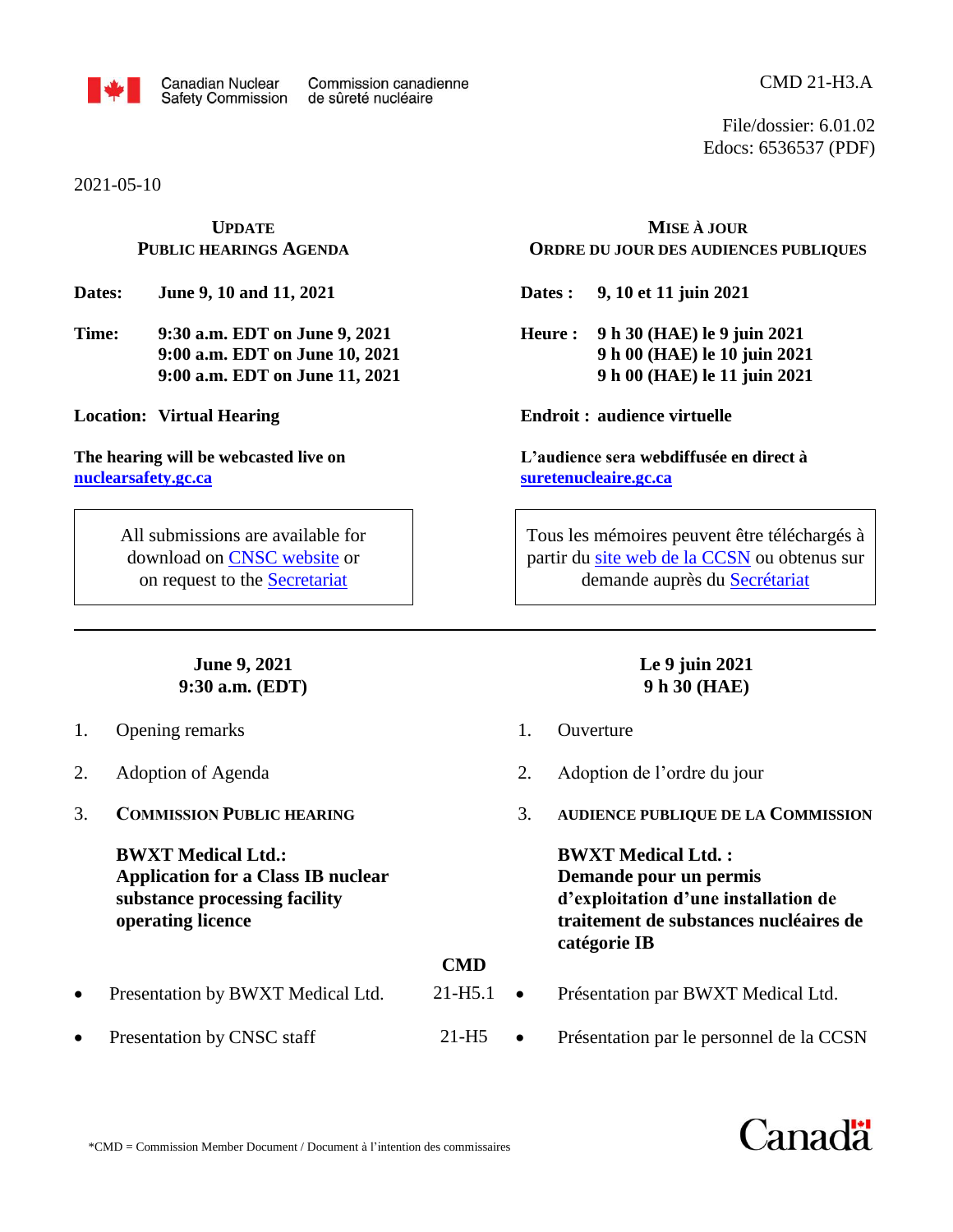| Presentation from the Algonquins of<br>Pikwakanagan First Nation            | $21 - H5.9$          |           | Présentation par les Algonquins of<br>Pikwakanagan First Nation          |
|-----------------------------------------------------------------------------|----------------------|-----------|--------------------------------------------------------------------------|
| Presentation from the Canadian<br>Nuclear Isotope Council                   | 21-H5.4              |           | Présentation par le Canadian<br>Nuclear Isotope Council                  |
| Presentation from the Organization of<br><b>Canadian Nuclear Industries</b> | 21-H <sub>5.6</sub>  | $\bullet$ | Présentation par l'Organization of<br><b>Canadian Nuclear Industries</b> |
| LUNCH FROM 12:30 P.M. TO 1:30 P.M.                                          |                      |           | DÎNER DE 12 H 30 À 13 H 30                                               |
| <b>Presentation from</b><br><b>Kebaowek First Nation</b>                    | $21 - H5.20$         |           | Présentation par la<br><b>Kebaowek First Nation</b>                      |
| <b>Presentation from Nordion</b>                                            | 21-H <sub>5.12</sub> |           | Présentation par Nordion                                                 |
| Presentation from Anna Tilman                                               | $21 - H5.5$          | $\bullet$ | Présentation par Anna Tilman                                             |
| Presentation from the Canadian Nuclear<br>Association                       | 21-H <sub>5.18</sub> |           | Présentation par l'Association nucléaire<br>canadienne                   |
| Presentation from Women in Nuclear                                          | 21-H <sub>5.14</sub> | $\bullet$ | Présentation par Women in Nuclear                                        |
| <b>Presentation from Boston Scientific</b>                                  | 21-H <sub>5.19</sub> |           | Présentation par Boston Scientific                                       |
| <b>END OF ORAL PRESENTATIONS</b>                                            |                      |           | FIN DES EXPOSÉS ORAUX                                                    |
| Written submission from<br>Juan Carlos Herrera                              | $21 - H5.2$          |           | Mémoire de<br>Juan Carlos Herrera                                        |
| Written submission from<br>Oliver Drerup                                    | $21 - H5.3$          |           | Mémoire d'<br><b>Oliver Drerup</b>                                       |
| Written submission from the<br><b>Algonquins of Ontario</b>                 | $21 - H5.7$          |           | Mémoire des Algonquins<br>de l'Ontario                                   |
| Written submission from Laurentis<br><b>Energy Partners</b>                 | $21 - H5.8$          | $\bullet$ | Mémoire de Laurentis<br><b>Energy Partners</b>                           |
| Written submission from<br><b>Ontario Power Generation</b>                  | $21-H5.10$ $\bullet$ |           | Mémoire d'Ontario<br><b>Power Generation</b>                             |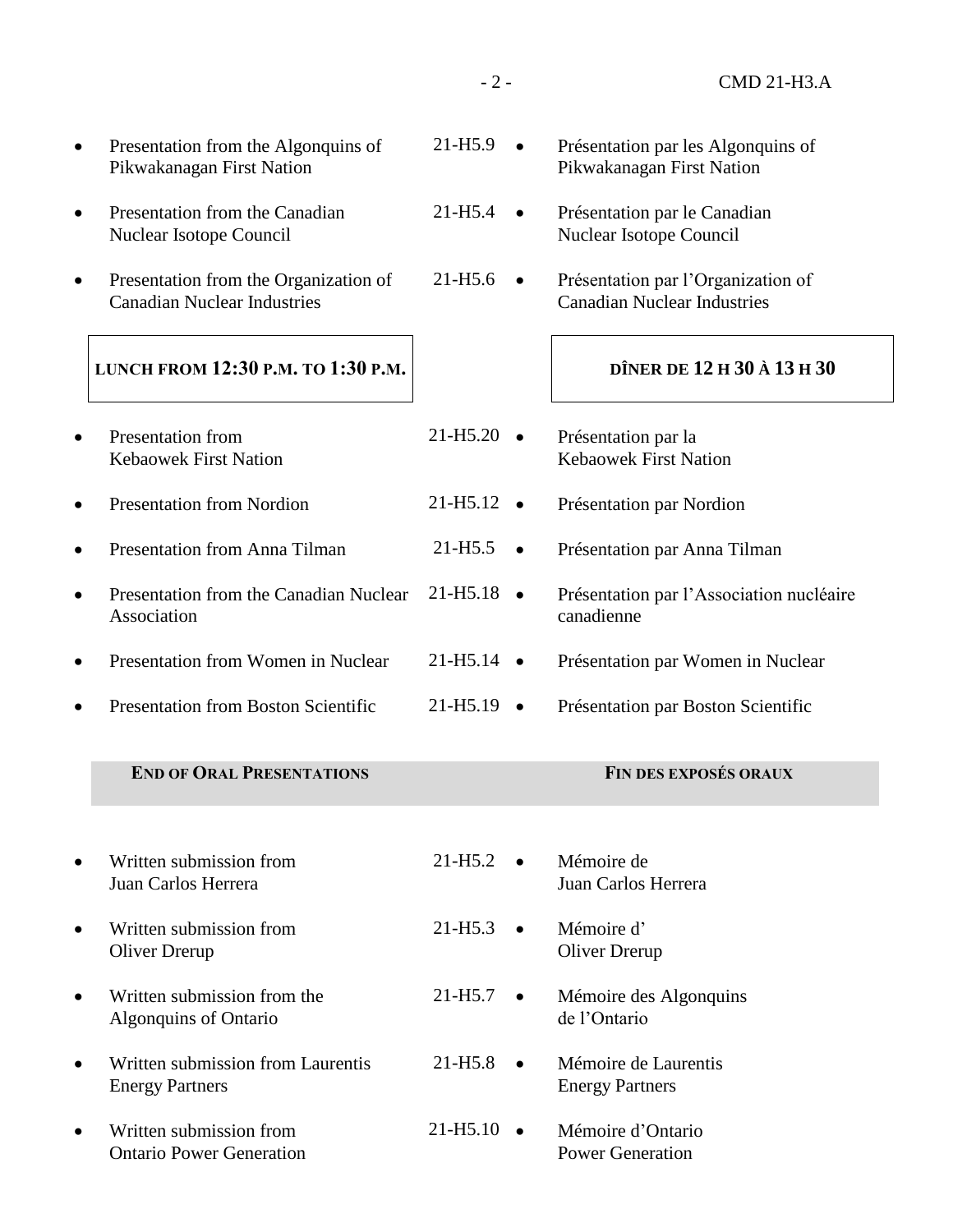| $\bullet$ | Written submission from Kinectrics                         | $21 - H5.11$ $\bullet$ | Mémoire de Kinectrics                         |
|-----------|------------------------------------------------------------|------------------------|-----------------------------------------------|
| $\bullet$ | Written submission from<br><b>United Pharmacy Partners</b> | $21 - H5.13$ $\bullet$ | Mémoire de<br><b>United Pharmacy Partners</b> |
| $\bullet$ | Written submission from Ontario's<br>Nuclear Advantage     | $21 - H5.15$ $\bullet$ | Mémoire d'Ontario's<br>Nuclear Advantage      |

- Written submission from Nuclear Innovation Institute
- Written submission from TRIUMF Innovations
- Written submission from the University of Alberta

## **ROUNDS OF QUESTIONS FROM COMMISSION MEMBERS**

**Closing of the public hearing on BWXT Medical Ltd.'s application**

**The public hearing on OPG's application will begin at 9:00 a.m. (EDT) on June 10, 2021**

**Clôture de l'audience publique sur la demande de BWXT Medical Ltd.**

**PÉRIODE DE QUESTIONS DES MEMBRES DE LA COMMISSION**

 Mémoire de Nuclear Innovation Institute

Mémoire de TRIUMF

Université de l'Alberta

Innovations

Mémoire de l'

**L'audience publique pour la demande d'OPG débutera à 9 h 00 (HAE) le 10 juin 2021**

 $21 - H5.16$   $\bullet$ 

 $21-H5.17$   $\bullet$ 

 $21-H5.21$   $\bullet$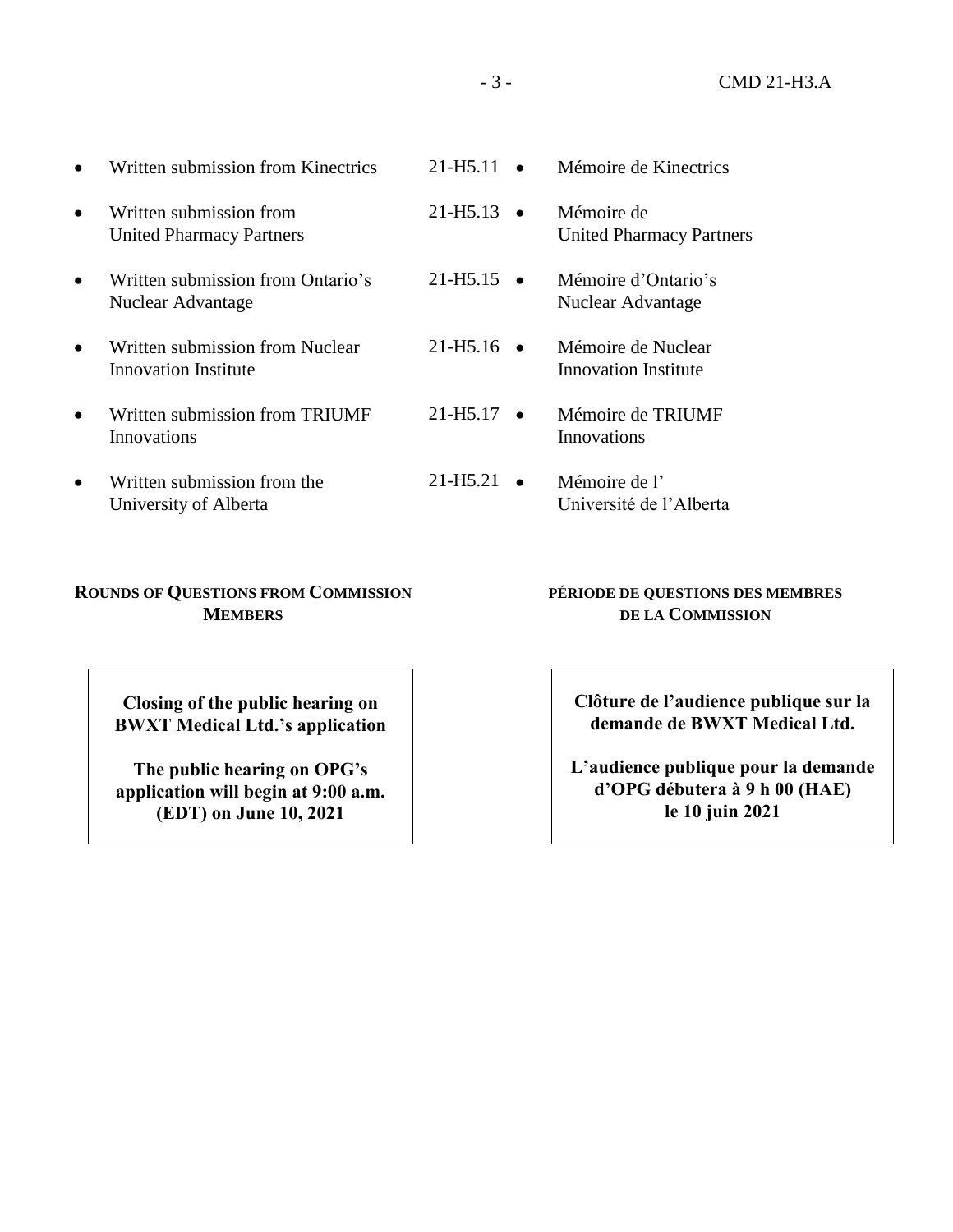|           | June 10, 2021<br>9:00 a.m. (EDT)                                                                                                      |                      |           | Le 10 juin 2021<br>9 h 00 (HAE)                                                                                                                                            |
|-----------|---------------------------------------------------------------------------------------------------------------------------------------|----------------------|-----------|----------------------------------------------------------------------------------------------------------------------------------------------------------------------------|
| 4.        | <b>COMMISSION PUBLIC HEARING</b>                                                                                                      |                      | 4.        | AUDIENCE PUBLIQUE DE LA COMMISSION                                                                                                                                         |
|           | <b>Ontario Power Generation:</b><br>Application to renew the site<br>preparation licence for Darlington<br><b>New Nuclear Project</b> |                      |           | <b>Ontario Power Generation:</b><br>Demande pour le renouvellement du<br>permis de préparation de<br>l'emplacement pour le projet de la<br>nouvelle centrale de Darlington |
|           |                                                                                                                                       | <b>CMD</b>           |           |                                                                                                                                                                            |
| $\bullet$ | Presentation by Ontario Power<br>Generation                                                                                           | $21 - H4.1$          |           | Présentation par Ontario Power<br>Generation                                                                                                                               |
| $\bullet$ | Presentation by CNSC staff                                                                                                            | $21-H4$              |           | Présentation par le personnel de la CCSN                                                                                                                                   |
| $\bullet$ | Presentation by the Mohawks of the<br>Bay of Quinte                                                                                   | 21-H4.61             | $\bullet$ | Présentation par les Mohawks of the<br>Bay of Quinte                                                                                                                       |
| $\bullet$ | Presentation by the Canadian<br>Association of Physicians for the<br>Environment                                                      | 21-H4.36             | $\bullet$ | Présentation par la Canadian Association<br>of Physicians for the Environment                                                                                              |
|           | Presentation by Bruce Power                                                                                                           | 21-H4.9              | $\bullet$ | Présentation par Bruce Power                                                                                                                                               |
|           | LUNCH FROM 12:00 P.M. TO 1:00 P.M.                                                                                                    |                      |           | DÎNER DE 12 H 00 À 13 H 00                                                                                                                                                 |
|           | <b>Presentation by Ontario Clean</b><br>Air Alliance                                                                                  | 21-H4.4              |           | Présentation par Ontario Clean<br>Air Alliance                                                                                                                             |
|           | <b>Presentation by Terrestrial Energy</b>                                                                                             | $21-H4.14$ $\bullet$ |           | Présentation par Terrestrial Energy                                                                                                                                        |
| 0         | Presentation by the Regional<br>Municipality of Durham                                                                                | 21-H4.41             | $\bullet$ | Présentation par la Regional<br>Municipality of Durham                                                                                                                     |
| $\bullet$ | Presentation by the North American<br>Young Generation in Nuclear<br>(NAYGN)                                                          | $21 - H4.8$          | $\bullet$ | Présentation par North American Young<br>Generation in Nuclear (NAYGN)                                                                                                     |
| $\bullet$ | Presentation by Northwatch                                                                                                            | 21-H4.43             | $\bullet$ | Présentation par Northwatch                                                                                                                                                |
| $\bullet$ | Presentation by the<br>Municipality of Clarington                                                                                     | 21-H4.21             | $\bullet$ | Présentation par la<br>Municipalité de Clarington                                                                                                                          |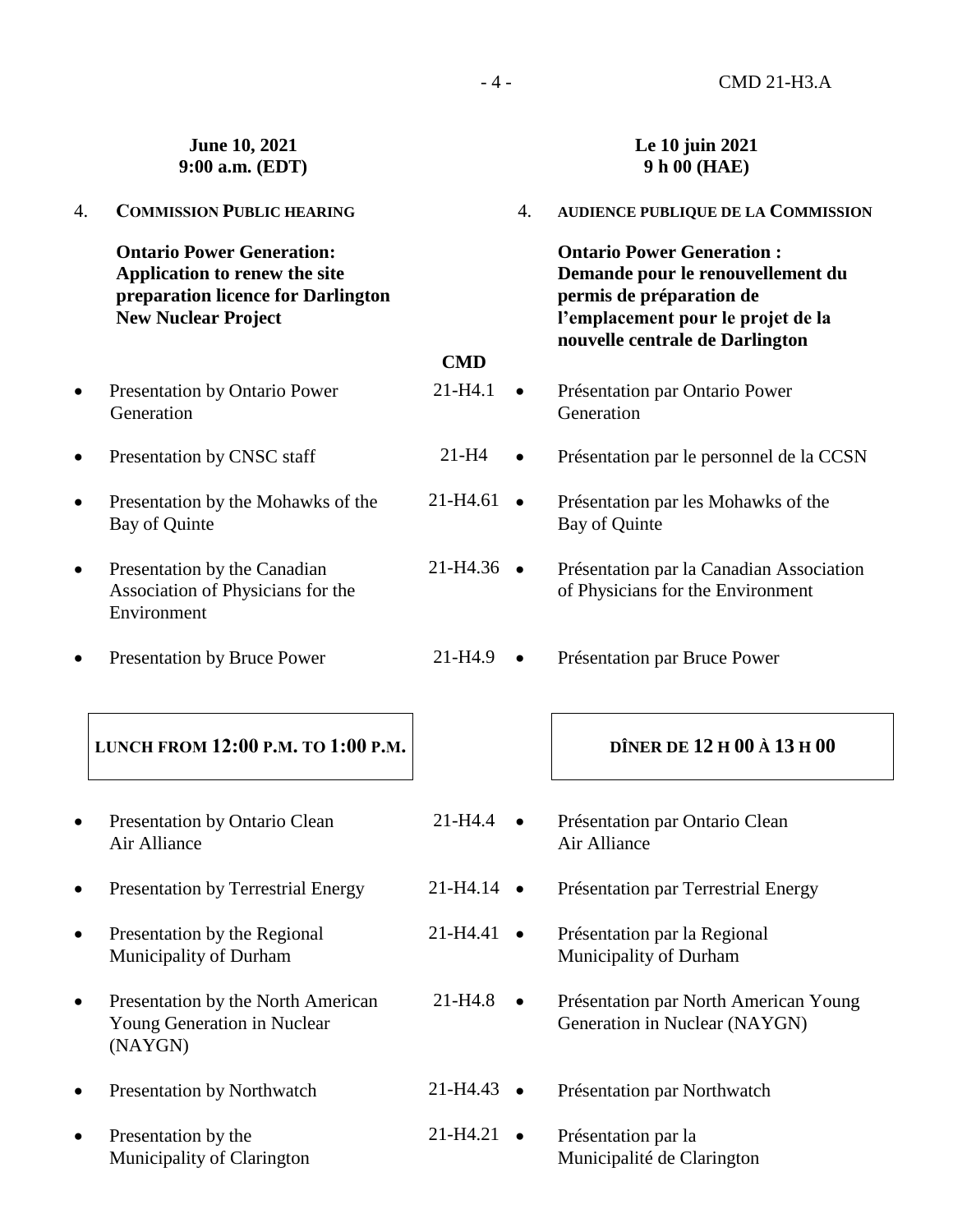| $\bullet$ | Presentation by the Organization of<br><b>Canadian Nuclear Industries</b> | $21 - H4.15$          | Présentation par l'Organization of<br><b>Canadian Nuclear Industries</b>                    |
|-----------|---------------------------------------------------------------------------|-----------------------|---------------------------------------------------------------------------------------------|
| $\bullet$ | Presentation by CANDU Owners'<br>Group Inc.                               | $21-H4.20$ $\bullet$  | Présentation par CANDU Owners'<br>Group Inc.                                                |
| $\bullet$ | <b>Presentation by Jerry Cuttler</b>                                      | $21-H4.22$ $\bullet$  | Présentation par Jerry Cuttler                                                              |
| $\bullet$ | Presentation by the<br>Power Workers' Union                               | $21-H4.29$ $\bullet$  | Présentation par le Syndicat des<br>travailleurs et travailleuses du<br>secteur énergétique |
| $\bullet$ | Presentation by the Canadian Nuclear<br>Workers' Council                  | $21-H4.38$ $\bullet$  | Présentation par le Conseil canadien des<br>travailleurs du nucléaire                       |
| $\bullet$ | Presentation by the Society of<br><b>Energy Professionals</b>             | 21-H4.31<br>$\bullet$ | Présentation par la Society of<br><b>Energy Professionals</b>                               |
|           |                                                                           |                       |                                                                                             |

#### **NOTE:**

Time permitting, the Commission will also review the written submissions at the end of the day. Written submissions from people who chose not to make an oral presentation are very important to this review. These written submissions have been carefully considered and we will address each of them before the close of this hearing.

**End of the session for June 10, 2021**

**The public hearing on OPG's application will resume at 9:00 a.m. (EDT) on June 11, 2021**

#### **NOTE :**

Selon le temps disponible à la fin de la journée, la Commission étudiera également des mémoires. Ces mémoires déposés par des gens qui ont choisi de ne pas faire d'exposé oral sont très importants dans le cadre de cette audience. Ils ont été lus avec attention et chacun d'eux sera traité avant la clôture de cette audience.

**Fin de la session pour le 10 juin 2021**

**L'audience publique pour la demande d'OPG se poursuivra à 9 h 00 (HAE) le 11 juin 2021**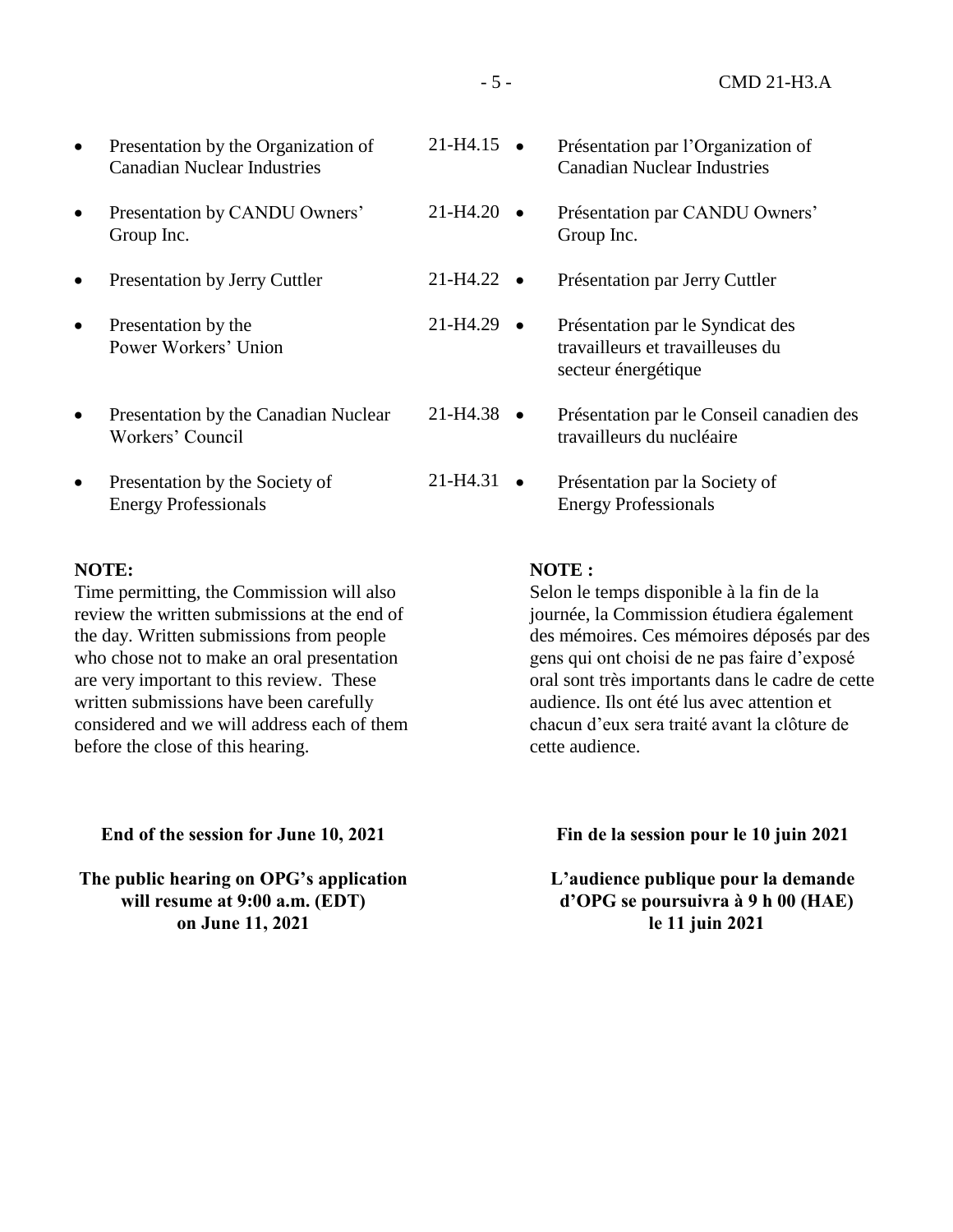|           | June 11, 2021<br>9:00 a.m. (EDT)                                                                                                      |                        |           | Le 11 juin 2021<br>9 h 00 (HAE)                                                                                                                                            |
|-----------|---------------------------------------------------------------------------------------------------------------------------------------|------------------------|-----------|----------------------------------------------------------------------------------------------------------------------------------------------------------------------------|
| 4.        | <b>COMMISSION PUBLIC HEARING</b>                                                                                                      |                        | 4.        | <b>AUDIENCE PUBLIQUE DE LA COMMISSION</b>                                                                                                                                  |
|           | <b>Ontario Power Generation:</b><br>Application to renew the site<br>preparation licence for Darlington<br><b>New Nuclear Project</b> |                        |           | <b>Ontario Power Generation:</b><br>Demande pour le renouvellement du<br>permis de préparation de<br>l'emplacement pour le projet de la<br>nouvelle centrale de Darlington |
|           |                                                                                                                                       | <b>CMD</b>             |           |                                                                                                                                                                            |
| $\bullet$ | Presentation by the<br><b>Curve Lake First Nation</b>                                                                                 | 21-H4.60               | $\bullet$ | Présentation par<br><b>Curve Lake First Nation</b>                                                                                                                         |
| $\bullet$ | <b>Presentation by Durham Nuclear</b><br><b>Awareness and Canadian</b><br><b>Environmental Law Association</b>                        | 21-H4.37               | $\bullet$ | Présentation par Durham Nuclear<br>Awareness et l'Association canadienne<br>du droit de l'environnement                                                                    |
| $\bullet$ | Presentation by the North American<br>Young Generation in Nuclear,<br>Durham Chapter                                                  | 21-H4.57               | $\bullet$ | Présentation par North American Young<br>Generation in Nuclear, Durham Chapter                                                                                             |
| $\bullet$ | Presentation by Louis Bertrand                                                                                                        | 21-H4.47               | $\bullet$ | Présentation par Louis Bertrand                                                                                                                                            |
| $\bullet$ | Presentation by Ontario Tech University                                                                                               | 21-H4.58               | $\bullet$ | Présentation par<br>l'Ontario Tech University                                                                                                                              |
| $\bullet$ | Presentation by Darek Kulczyński                                                                                                      | 21-H4.59               |           | Présentation par Darek Kulczyński                                                                                                                                          |
| $\bullet$ | Presentation by Atomic Energy<br>of Canada Limited                                                                                    | 21-H4.23               |           | Présentation par Énergie atomique du<br>Canada limitée                                                                                                                     |
| $\bullet$ | Presentation by Kinectrics                                                                                                            | $21 - H4.24$ $\bullet$ |           | Présentation par Kinectrics                                                                                                                                                |
| 0         | Presentation by USNC-Power                                                                                                            | $21-H4.32$ $\bullet$   |           | Présentation par USNC-Power                                                                                                                                                |
|           |                                                                                                                                       |                        |           |                                                                                                                                                                            |

**LUNCH FROM 12:30 P.M. TO 1:30 P.M.**

# **DÎNER DE 12 H 30 À 13 H 30**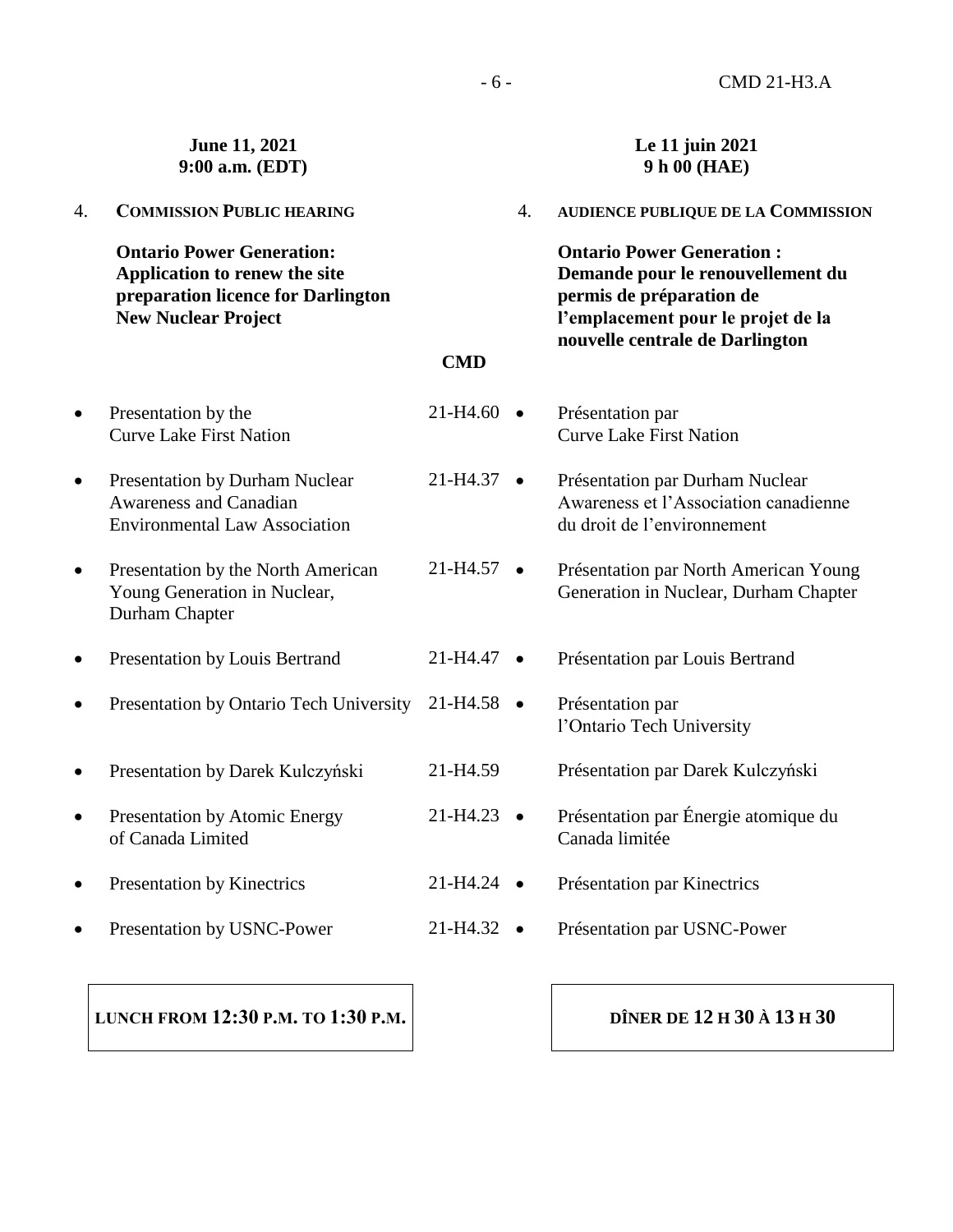| Presentation by the Canadian<br><b>Nuclear Association</b>                                     | 21-H4.35                 | Présentation par l'Association<br>nucléaire canadienne                     |
|------------------------------------------------------------------------------------------------|--------------------------|----------------------------------------------------------------------------|
| Presentation by Hatch                                                                          | $21-H4.52$ •             | Présentation par Hatch                                                     |
| Presentation by<br>Women in Nuclear                                                            | $21-H4.53$ $\bullet$     | Présentation par<br>Women in Nuclear                                       |
| Presentation by the<br><b>Canadian Electricity Association</b>                                 | $21-H4.54$ $\bullet$     | Présentation par l'Association<br>canadienne de l'électricité              |
| Presentation by<br><b>BWXT</b> Canada Ltd.                                                     | $21-H4.55$ •             | Présentation par<br><b>BWXT</b> Canada Ltd.                                |
| Presentation by Westinghouse Electric<br>Canada, Inc.                                          | $21-H4.56$ $\bullet$     | Présentation par Westinghouse<br>Electric Canada, Inc.                     |
| Presentation by GE Hitachi<br>Nuclear Energy                                                   | $21-H4.40$ $\bullet$     | Présentation par GE Hitachi<br><b>Nuclear Energy</b>                       |
| <b>END OF ORAL PRESENTATIONS</b>                                                               |                          | <b>FIN DES EXPOSÉS ORAUX</b>                                               |
|                                                                                                |                          |                                                                            |
| Written submission from the<br>Municipality of Port Hope                                       | $21 - H4.2$              | Mémoire de la<br>Municipalité de Port Hope                                 |
| Written submission from the Pickering<br><b>Nuclear Community Advisory Council</b>             | 21-H4.3<br>$\bullet$     | Mémoire du Pickering Nuclear<br><b>Community Advisory Council</b>          |
| Written submission from Moltex<br>Energy                                                       | 21-H4.5                  | Mémoire de Moltex Energy                                                   |
| Written submission from the<br><b>Ontario Chamber of Commerce</b>                              | $21 - H4.6$<br>$\bullet$ | Mémoire de la Chambre de<br>commerce de l'ontario                          |
| Written submission from the Greater<br><b>Oshawa Chamber of Commerce</b>                       | $21 - H4.7$<br>$\bullet$ | Mémoire de la Chambre de commerce du<br>Grand Oshawa                       |
| Written submission from the<br>Clarington Board of Trade and Office<br>of Economic Development | $21-H4.10$ $\bullet$     | Mémoire du Clarington Board of Trade<br>and Office of Economic Development |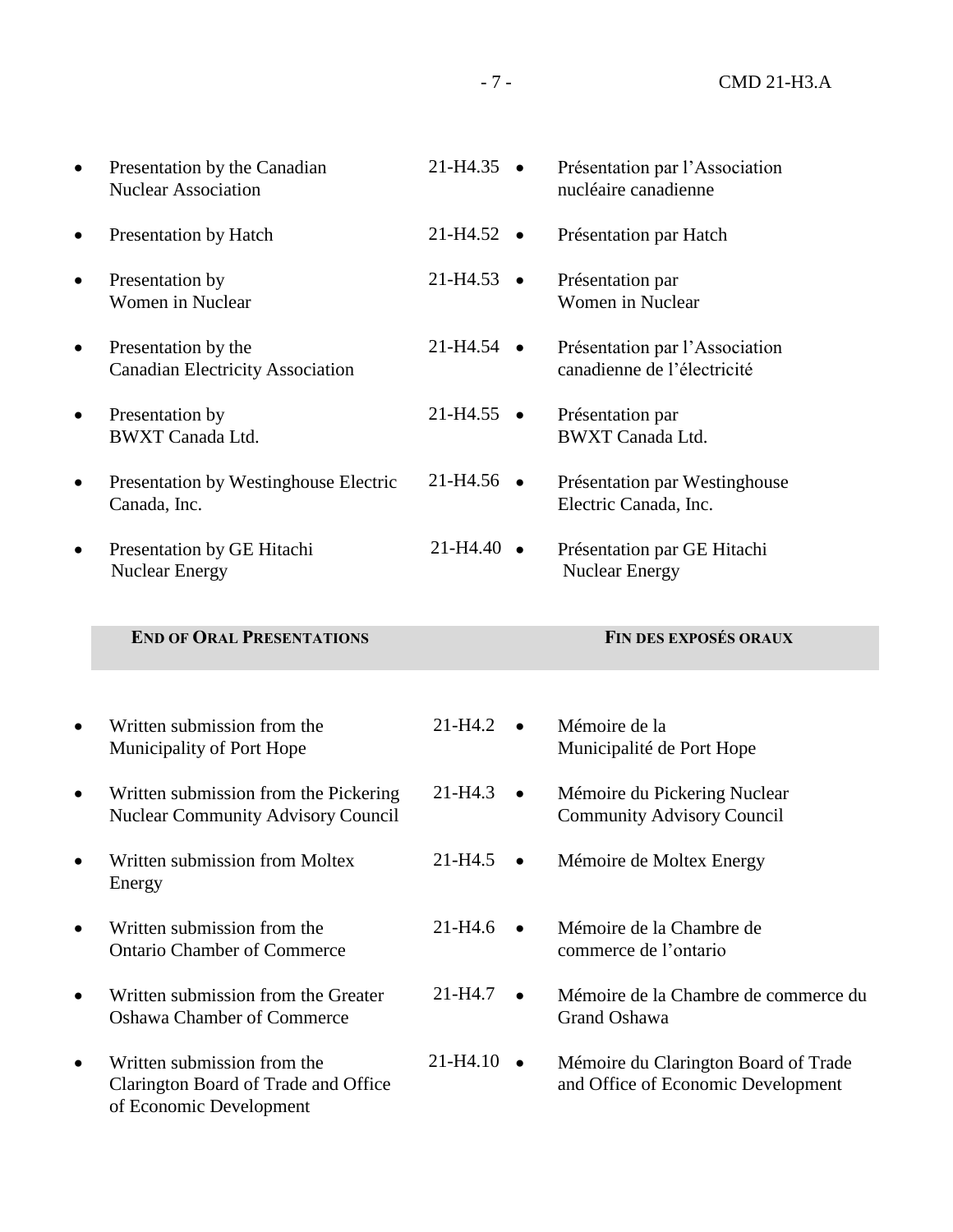|           | Written submission from<br>Énergie NB Power                                                      | 21-H4.11               |           | Mémoire d'Énergie NB Power                                                         |
|-----------|--------------------------------------------------------------------------------------------------|------------------------|-----------|------------------------------------------------------------------------------------|
|           | Written submission from<br>E.S. Fox Limited                                                      | 21-H4.12               | $\bullet$ | Mémoire de<br>E.S. Fox Limited                                                     |
| $\bullet$ | Written submission from the Darlington<br><b>Nuclear Community Advisory Council</b>              | 21-H4.13               | $\bullet$ | Mémoire du Darlington Nuclear<br><b>Community Advisory Council</b>                 |
|           | Written submission from PLC Industrial<br>Constructors Inc.                                      | 21-H4.16               |           | Mémoire de PLC Industrial<br>Constructors Inc.                                     |
|           | Written submission from TerraPower                                                               | 21-H4.17               | $\bullet$ | Mémoire de Terra Power                                                             |
|           | Written submission from SaskPower                                                                | 21-H4.18               | $\bullet$ | Mémoire de Sask Power                                                              |
|           | Written submission from<br><b>ARC Clean Energy Canada</b>                                        | $21-H4.19$ $\bullet$   |           | Mémoire d'<br><b>ARC Clean Energy Canada</b>                                       |
|           | Written submission from the<br>Ajax-Pickering Board of Trade                                     | 21-H4.25               |           | Mémoire du Ajax-Pickering<br><b>Board of Trade</b>                                 |
|           | Written submission from the<br><b>Canadian Nuclear Laboratories</b>                              | $21 - H4.26$ $\bullet$ |           | Mémoire des Laboratoires<br><b>Nucléaires Canadiens</b>                            |
|           | Written submission from<br>Erwin Dreessen                                                        | 21-H4.27               |           | Mémoire de<br>Erwin Dreessen                                                       |
| $\bullet$ | Written submission from the Labourers'<br><b>International Union of North America</b><br>(LiUNA) | 21-H4.28               | $\bullet$ | Mémoire du Labourers' International<br>Union of North America (LiUNA)              |
|           | Written submission from<br>X-energy Canada Inc.                                                  | 21-H4.30               |           | Mémoire de<br>X-energy Canada Inc.                                                 |
|           | Written submission from<br><b>Aecon Nuclear</b>                                                  | 21-H4.33               |           | Mémoire de<br><b>Aecon Nuclear</b>                                                 |
|           | Written submission from<br><b>Canadian Association of Nuclear</b><br><b>Host Communitities</b>   | 21-H4.34               |           | Mémoire de la<br><b>Canadian Association of</b><br><b>Nuclear Host Communities</b> |
|           | Written submission from<br><b>AECOM Canada Nuclear Services</b>                                  | 21-H4.39               |           | Mémoire de AECOM Canada<br><b>Nuclear Services</b>                                 |
|           | Written submission from the<br><b>Ontario Nuclear New Build Council</b>                          | 21-H4.42               |           | Mémoire de l'Ontario Nuclear<br>New Build Council                                  |